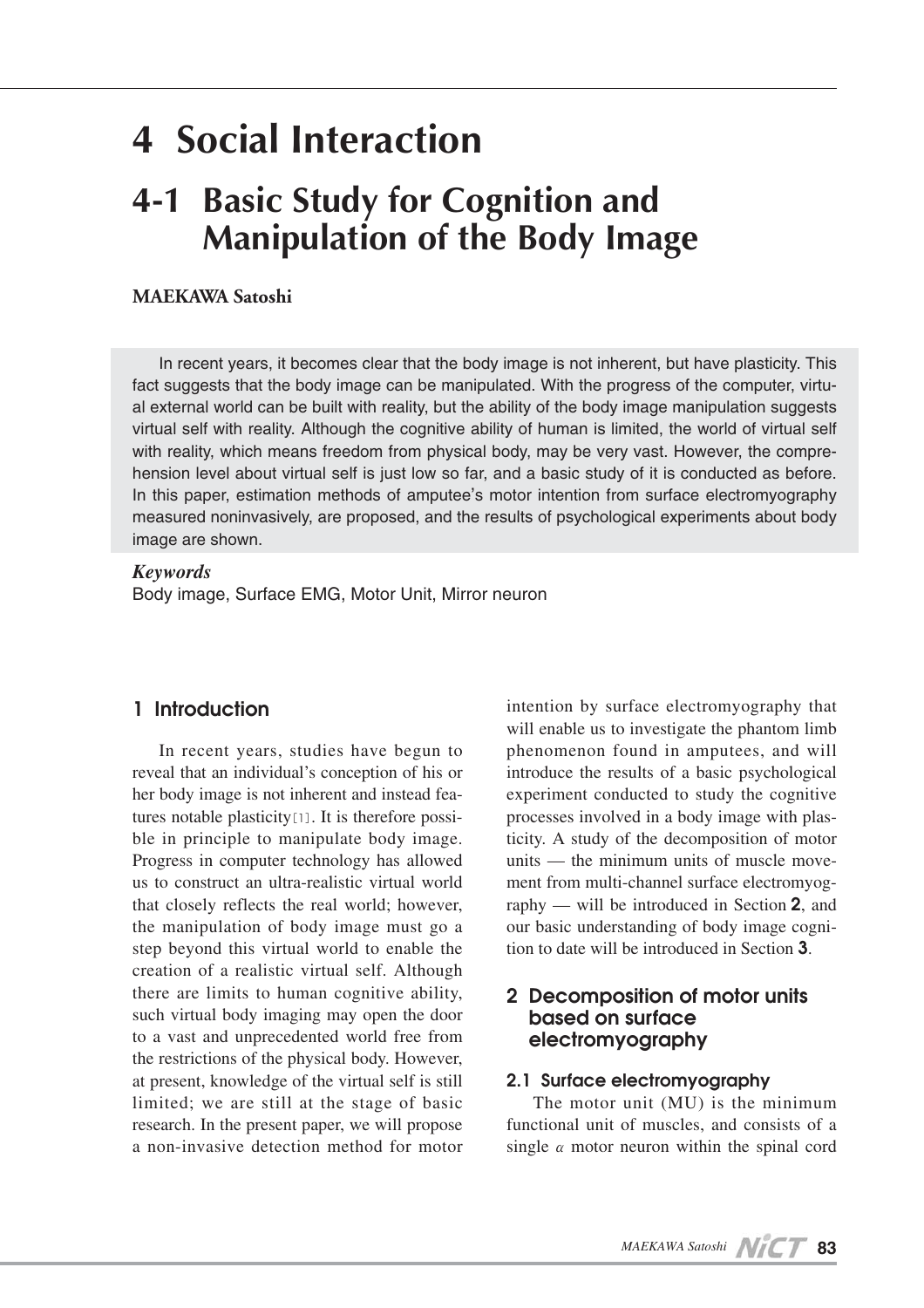and a group of muscle fibers controlled by the neuron. The contraction of a muscle generates MU action potentials (MUAPs), which can be measured to study the activity of MUs. However, muscle activity normally involves simultaneous activation of multiple MUs. Therefore, the observed electromyography (EMG) will be the result of the superposition of all MU activity. Thus, the decomposition of MU activity is essential to a complete understanding of muscle activity, and — along with the identification of MU activity — forms an important element of current research.

Surface EMG (sEMG) measures the temporal changes in electric potential produced on the surface of the skin due to the migration of local depolarization in the muscle fiber within body tissue at speeds of 2-6 m/s. Generally, a point of depolarization initially positioned at a distance gradually approaches the electrode, passes in proximity to the instrument, and moves away. This process corresponds to measurement of sEMG through a non-causal filter. When observed as an impulse response, this process is seen as a gradual increase in amplitude to the peak of the signal, followed by a gradual attenuation.

To check the general characteristics of the sEMG signal, we will first examine a synthesized virtual sEMG signal. For simplicity, a semi-infinite conducting region with planar boundaries is assumed. Within this conductive body, a current dipole 1 mm in length is moved at 3 m/s at a depth of 1 cm. The electric potential induced by the dipole will be measured as it passes directly below two electrodes placed 1 cm apart on the surface of the conductive body. The sampling frequency is set at 1 kHz. Figure 1 (left) shows the change in electric potential observed in the signal for an adequate time frame. The actual duration of the impulse response depends on the position of the motor endplate and the tendon, but here, this period was assumed to be approximately 50 ms, equivalent to an assumed muscle-fiber length of approximately 150 mm.

Figure 1 (right) shows the pole and zeros determined using this signal as the impulse response. It can be seen from the figure that the zeros fall outside of the unit circle. In other words, the sEMG signals were found to be non-minimum phases.

Since the non-minimum phase filter has zeros outside of the unit circle, we must make allowances for a phase lag when making calculations for the inverse filter, or deconvolution. Therefore, in order to extract MU from sEMG, a decomposition method must be

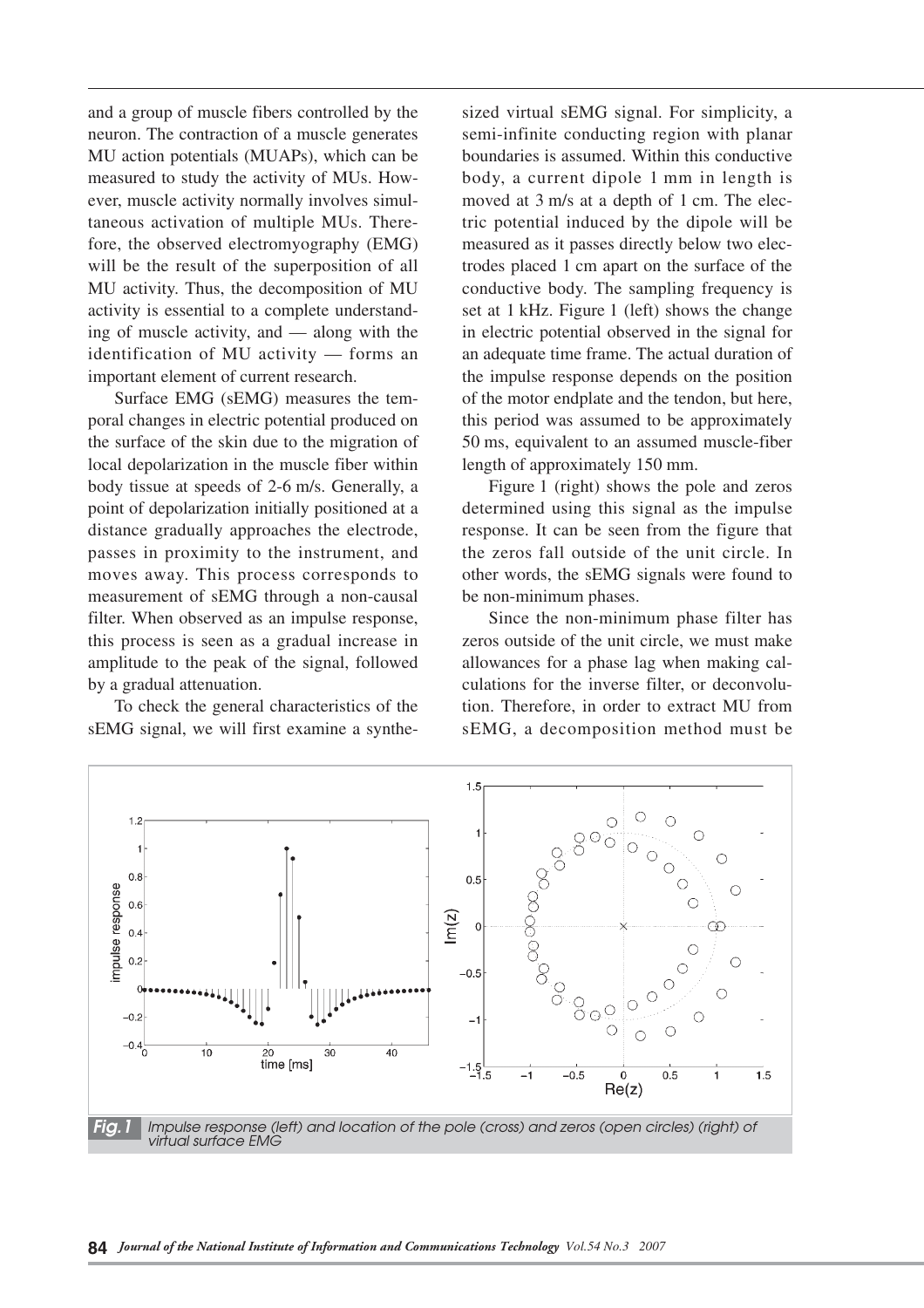applied that can handle non-minimum phase characteristics.

## **2.2 MU decomposition by blind deconvolution**[3]

A method of blind deconvolution for nonminimum phase characteristics has been proposed by Zhang et al.[2], and we will attempt to approach MU decomposition using this method. The procedure is as outlined below. When it is assumed that an *n* number of timeseries signals,  $\mathbf{s}(t) = [s_1(t), \dots, s_n(t)]^T$ , statistically independent in time and space, are passed through a mixed filter  $A(z^{-1})$  having non-minimum phase characteristics, and that the resulting signal observed for time *t* is represented by  $\mathbf{x}(t) = [x_1(t), \dots, x_n(t)]^T$ , then the multichannel blind deconvolution method will decompose the signal into independent components  $\mathbf{y}(t) = [y_1(t), \dots, y_n(t)]^T$  using the following relationship.

$$
\mathbf{y}(t) = \mathbf{W}(z^{-1})\mathbf{x}(t) \tag{1}
$$

Here,  $z^{-1}$  is the time-lag operator. To address the non-minimum phase characteristics, the non-causal filter  $W(z^{-1})$  is represented by

$$
W_{ij}(z^{-1}) = \sum_{r'=-r}^{r} W_{ij}(r') z^{-r'}.
$$
 (2)

Based on the above, the independent component  $y(t)$  may be expressed as follows.

$$
y(t) = W(z^{-1})A(z^{-1})s(t)
$$
 (3)

When  $W(z^{-1})A(z^{-1})$  is equivalent to the unit matrix, then  $y(t) = s(t)$ , and the signal may be fully reproduced. However, in reality, uncertainties remain due to the symmetrical properties of the order of the indexes, scales of each component, and the time lag.

Next, in order to simplify the calculations for determining the inverse filter,  $W(z^{-1})$  is broken down into two single-sided FIR filters  $L$  (causal) and  $R$  (non-causal). The mixed filter is assumed to be temporally invariable, and the learning of the inverse filter is performed according to

$$
\Delta \mathbf{L}(\tau) = \eta \sum_{\tau'=0}^{\tau} \left\{ \delta(\tau') - \varphi(\mathbf{y}(t)) \mathbf{y}^{\mathrm{T}}(t-\tau') \right\} \mathbf{L}(\tau-\tau') \tag{4}
$$

$$
\Delta \mathbf{R}(\tau) = -\eta \sum_{r'=0}^{\tau} \mathbf{L}^{H}(z) \varphi(\mathbf{y}(t)) \mathbf{u}^{T}(t+\tau) \mathbf{R}(\tau-\tau') \quad (5)
$$

$$
(\tau = 0, \cdots, N).
$$

Note that  $\mathbf{R}(0)$  is a unit matrix, and so learning does not take place. Here,  $\eta$  is the learning coefficient,  $\varphi(y)$  is the non-linear function, and  ${\bf L}^{\rm H}(z) = \sum_{\tau=0}^{N} {\bf L}^{\rm T}(\tau) z^{\tau}$ .

#### **2.3 MU decomposition by overcomplete representations**

The blind deconvolution method introduced in the previous section is a separation method based on linear calculations, and thus cannot handle cases in which the number of signal sources exceeds that of the observed channels. MU decomposition with overcomplete representation is used to overcome this problem. To apply this process to the decomposition of multi-channel time-series signals, it is assumed that identical bases — shifted by one-sample intervals in the time axis direction — are placed throughout the target time frame[7].

The derivation process for overcomplete representation is reported in detail in Lewicki et al. $[4]$  $-[6]$ , and so only a brief summary will be given here. It is assumed that the L-dimensional observed signal  $x$  may be expressed as follows using the M-dimensional signal source s.

$$
\mathbf{x} = \mathbf{A}\mathbf{s} + \mathbf{\varepsilon} \tag{6}
$$

Here, A is a  $L \times M$  base matrix. In order for this matrix to be overcomplete,  $L < M$ , so even if  $A$  were defined, the signal source  $s$  cannot be determined straightforwardly for the observed signal  $x$ . Note that  $\varepsilon$  is Gaussian noise and  $\epsilon \epsilon^T = \lambda^{-1} I$ . Based on the above, the probability of observation of observed signal for a given base and signal can be expressed as

$$
P(\mathbf{x} \mid \mathbf{A}, \mathbf{s}) \propto \exp\left[-\frac{\lambda}{2} \mathbf{\varepsilon}^{\mathrm{T}} \mathbf{\varepsilon}\right],\tag{7}
$$

since  $\epsilon = x - As$ . The purpose of the overcomplete representation analysis is to estimate the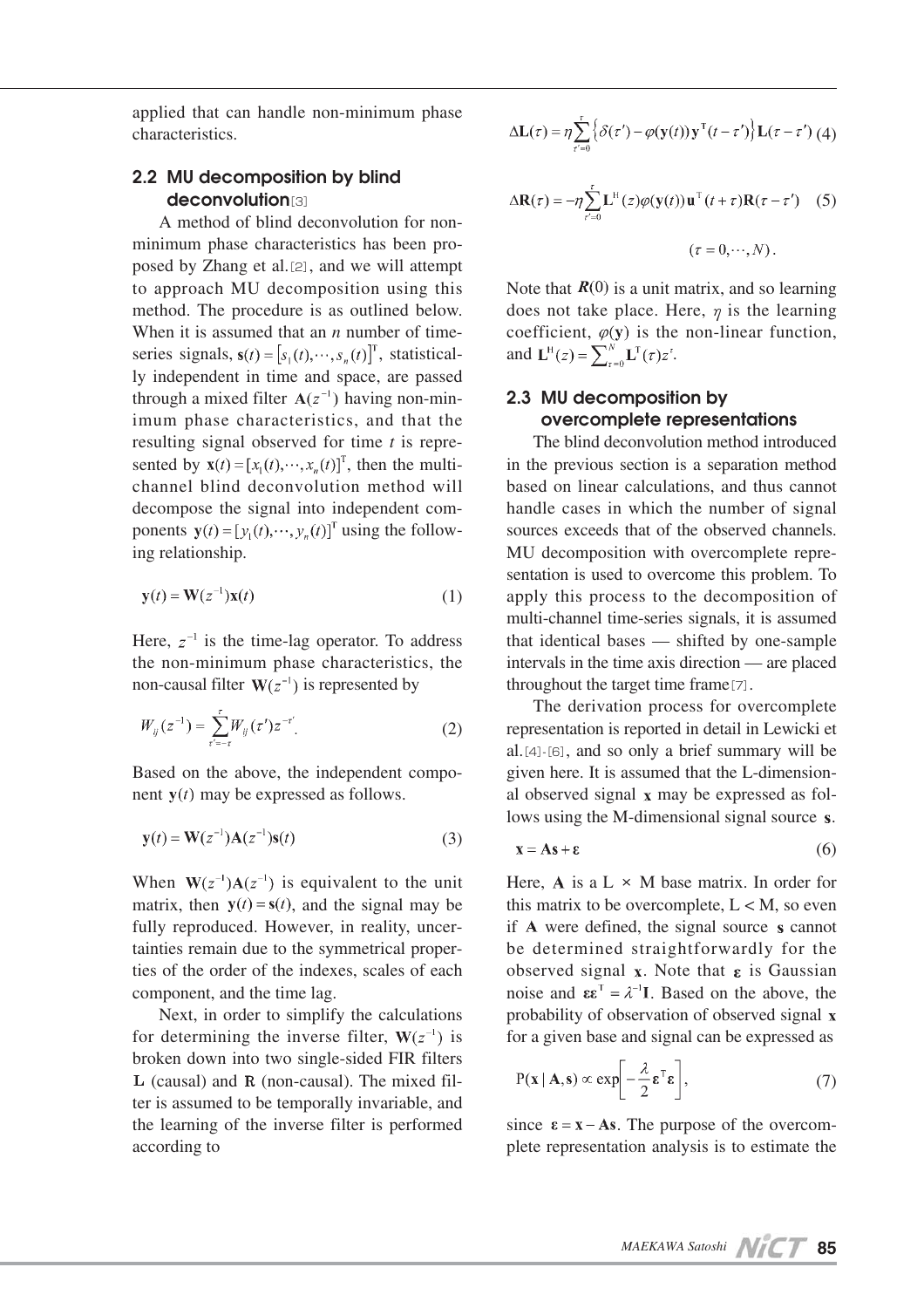most plausible base  $A$  and signal source  $s$ from the observed signal x.

First, we will deal with the estimation of the signal source  $s$ . When  $P(s)$  is the a priori probability for **s** and  $R(s) = \frac{\lambda}{2} \varepsilon^T \varepsilon$  and  $S(s) = -\log P(s)$ , the estimated value  $\hat{s}$  may be given by maximum a posteriori probability (MAP) as

$$
\hat{\mathbf{s}} = \arg \max_{\mathbf{s}} \log P(\mathbf{s} | \mathbf{A}, \mathbf{x})
$$

$$
= \arg \min_{\mathbf{s}} [R(\mathbf{s}) + S(\mathbf{s})]. \tag{8}
$$

Since a super Gaussian distribution having statistically independent variables  $(P(s) = \prod_{i} P(s_i))$  may be given as  $P(s)$ , the a priori probability of  $s$ ,  $S(s) = -\sum_i \log P(s_i)$ , may be regarded as an indicator of sparseness. Moreover, taking the fact that  $R$  is the squared error of reconstruction into consideration,  $\hat{s}$  may be regarded as the estimated signal source from which the observed signals may be reconstructed using the sparsest expressions possible. Note that, in practice, the gradient method may be utilized for determining  $\hat{s}$ , and that it is sufficient to solve the equation

$$
\frac{ds}{dt} = \lambda A^{\top} \varepsilon - \varphi(s). \tag{9}
$$

Here,  $\varphi(s) = -\nabla \log P(s)$ .

Next, we will present the learning algorithm for determining the most suitable base for the data structure. Here, the a posterior probability for a given data item  $x$  is maximized based on the maximum likelihood estimation method in order to determine the most likely base A by the gradient method. The objective function is given by the following equations.

$$
L = E[\log P(\mathbf{x} \mid \mathbf{A})] \tag{10}
$$

$$
P(x | A) = \int P(x | A, s)P(s) ds \qquad (11)
$$

Here, Gaussian integration is applied by approximating the Gaussian distribution for  $P(x | A, s)P(s)$  at  $s = \hat{s}$ , and the learning equation is determined by differentiating the log likelihood  $L$  by  $A$ . Furthermore, by taking the natural gradient into consideration, the learning equation below is ultimately obtained.

$$
\Delta \mathbf{A} = \eta \mathbf{A} (\varphi(\hat{\mathbf{s}})\hat{\mathbf{s}}^{\mathrm{T}} - \lambda \mathbf{A}^{\mathrm{T}} \mathbf{A} \mathbf{H}^{-1}(\hat{\mathbf{s}}))
$$
(12)

Here,

$$
\mathbf{H(s)} = -\lambda \mathbf{A}^{\mathrm{T}} \mathbf{A}^{-1} - \nabla \nabla^{\mathrm{T}} \mathbf{P(s)} \tag{13}
$$

where  $\eta$  is the learning coefficient. Note that when  $\lambda$  is sufficiently large, the following approximation may be made.

$$
\Delta \mathbf{A} = \eta \mathbf{A} (\varphi(\hat{\mathbf{s}})\hat{\mathbf{s}}^{\mathrm{T}} - \mathbf{I}) \tag{14}
$$

#### **2.4 Application to surface EMG**[8]

(1) Measurement of multi-channel sEMG

The two methods described above were applied in practice to the measured multi-channel sEMG [Fig. 2 (left)] in an attempt to estimate MU. The 20,000-point data set, formed of observations at intervals of 1 ms using a 16 channel sEMG to assess the generation of tensile force in the fourth finger, was used as the observed signal. Fig. 2 (right) presents the observed signals for 1,000 ms excerpted from the entire data set.

(2) MU decomposition by complete representation

Figures 3 (left) and 3(right) present examples of the results of the blind deconvolution method described in Section **2.2** and separation by the overcomplete representation analysis described in Section **2.3**, respectively. In both examples, separation was performed using all 16 channels, and three estimated source signals for which clear outputs appeared were selected. Both feature successfully separated signals believed to belong to 3 MUs. The conclusion that these three signals belonged to three different MUs is consistent with statistical observations, such as the distribution of amplitude and firing intervals.

(3) MU decomposition by overcomplete representation

The results of overcomplete representation analysis are shown in Fig. 4. Here, the observed signals were limited to those from 2 channels to create an overcomplete condition. The channels selected were ch 5 and ch 12, which were positioned far apart and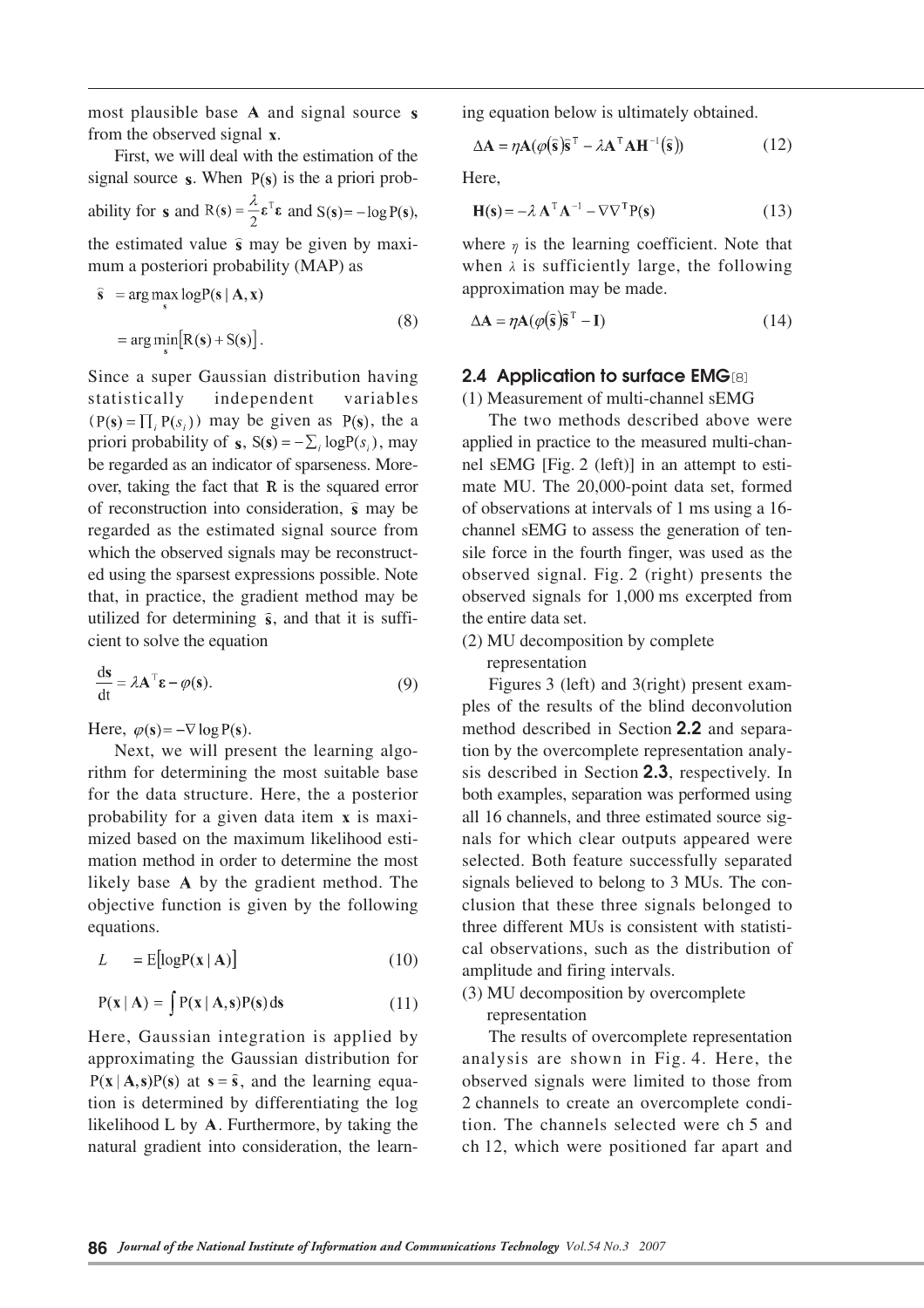



both of which featured large signal power. In this example, the two MUs seem at first glance to be separated relatively clearly. However, upon closer inspection it may be seen that separation is incomplete for MU 1. The coefficient of correlation to the separated signal MU 1 in Fig. 3 (right) is 0.33; a certain degree of positive correlation was therefore confirmed. For artificially synthesized signals, it has been confirmed that three source signals may be successfully estimated even with two-channel observation. This suggests that MU decomposition may be performed more clearly through

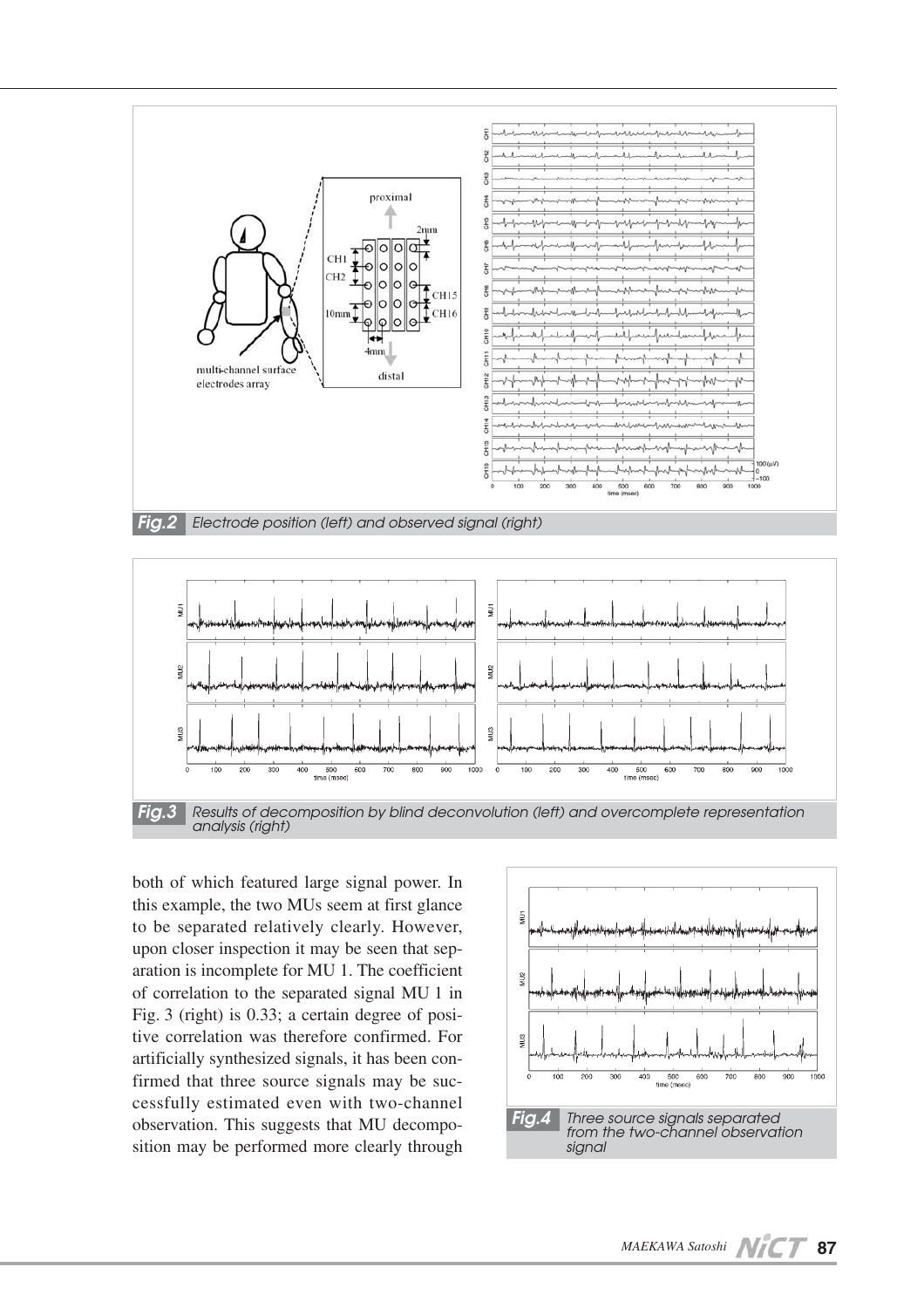selection of a certain number of observation channels.

## **3 Cognition of body image**[9]

#### **3.1 Cognition with fingers crossed**

An experiment was conducted in which participants were asked to move the finger to which tactile stimulation was applied, under two different sets of conditions: one in which the fingers of both hands were placed over each other, palms-down, so that the fingers on both hands crossed ("crossed state"), and one in which both hands were simply placed side by side ("uncrossed state"), both for cases in which the hands were visible and invisible to the subjects (Fig. 5). The results shown in



Fig. 6 indicate that although most errors were ipsi-lateral — meaning that the motor response occurred on a different finger in the same hand as the stimulated finger — there were also many cases of contra-lateral hand errors in which the motor response occurred on a finger on the other hand. Furthermore, while the ipsi-lateral errors appeared to be unrelated to posture or visibility, the tendency of contra-lateral errors increased with crossed fingers. Visibility also seemed to enhance, although only slightly, the probability of contra-lateral error.

The task in the present experiment required the tactually stimulated finger to be moved, so this task may be considered to have extremely high SR compatibility, which means that only somatosensory information is essential for its execution. However, in contrast to such expectations, the contra-lateral error occurring with the fingers crossed implies that error may be made in spatial vicinities within space coordinates where the fingers are crossed. The results of this task lead us to the conclusion that not only somatosensory coordinates but also space coordinates are employed in such motor response.

Furthermore, although small, the effect of body visibility is notable. With subjects' fingers crossed, contra-lateral error increases even without body visibility, and we therefore

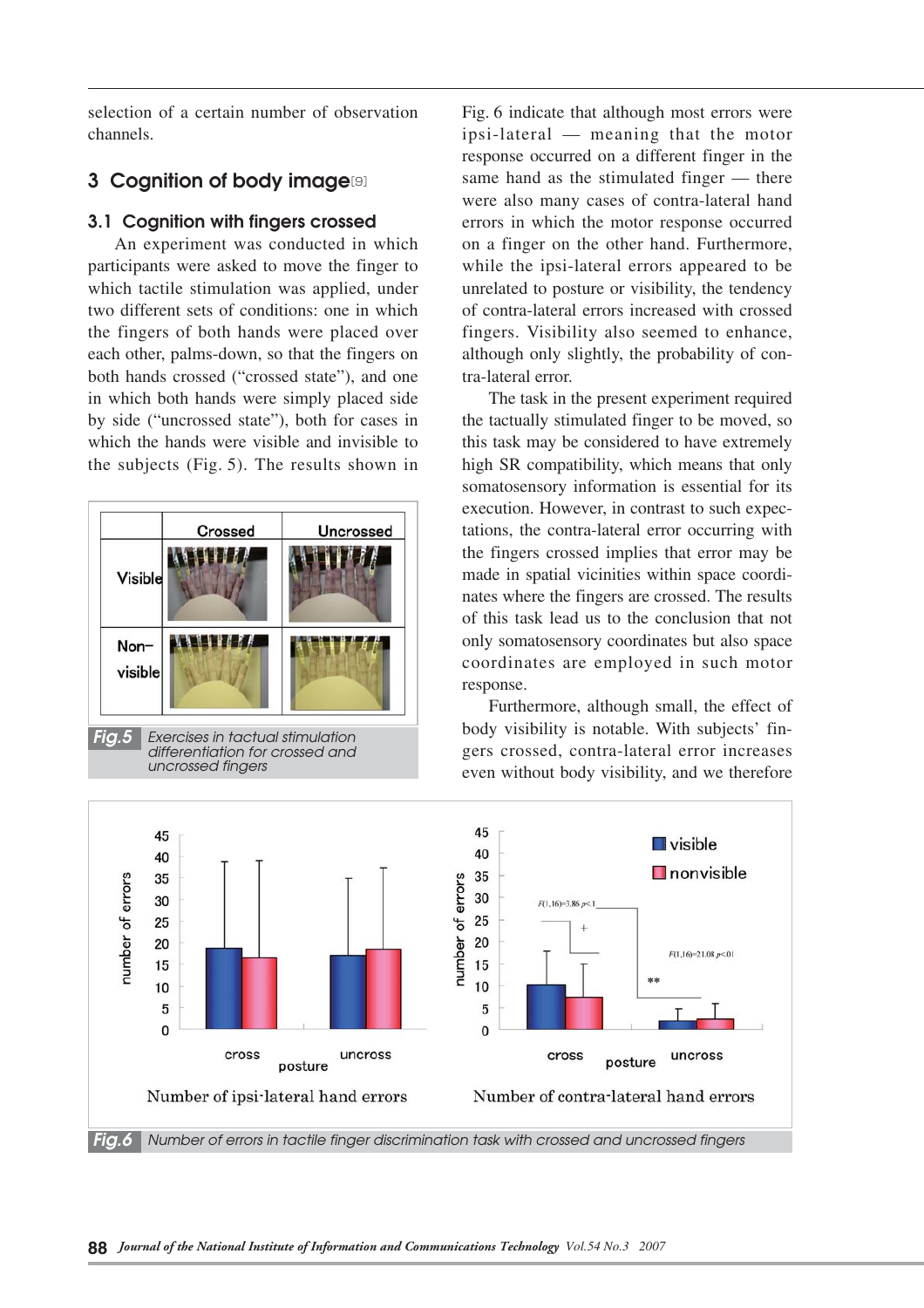conclude that proprioception is sufficient for the construction of body image in space coordinates.

#### **3.2 The effects of body visibility**

In the present section we examine the effects of body visibility on body image cognition. Figure 7 presents the various visual sensation conditions employed: (1) actual body view, (2) a photograph resembling the actual posture, (3) a line drawing resembling the actual posture, and (4) a neutral object. The sense of reality is expected to decrease from the actual body view through the remaining items, in order. The exercise employed the same tactile discrimination scheme described in Section **3.1**.

Figure 8 shows the experimental results for contra-lateral errors. These results show a maximum degree of difference between the actual body view (1) and the photographed view (2), which views presumably present the

minimum difference in visual stimulation. There were no statistical differences between the results with an actual body view (1) and a neutral object (4), which corresponds to the maximum difference in visual stimulation. These results seem puzzling, with differences observed for similar situations but not for vastly different conditions.

In the absence of any model to explain such phenomenon, we will propose a hypothesis beginning from certain reports — involving socalled "mirror neurons" — that may prove relevant[10]-[12]. However, the mirror neurons in these studies are explained as neurons that perform coding of an identical motion between the self and a non-self other, leading to the conclusion that such neuronal mechanisms should, strictly speaking, be distinguished from the mechanisms of static posture phenomena (as in the present experiment). Nevertheless, the presence of some mirror-neuron-like neuron that fires for an identical static posture — regardless



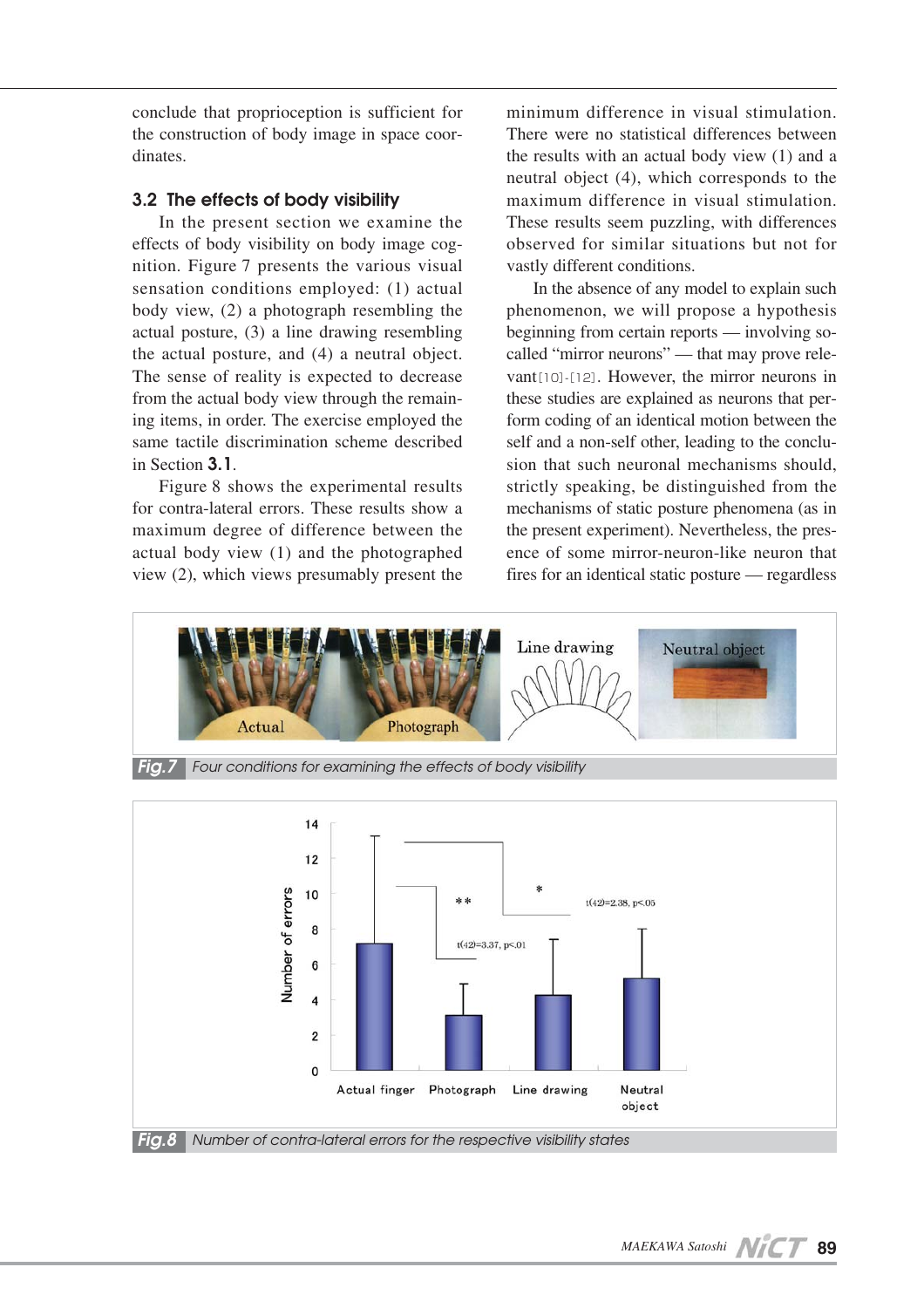of whether the identical posture is of the self or the non-self — may explain the above phenomenon quite well, as described further below.

The difference between (1) and (2) lies in the question of whether or not minute motion in the fingers can be perceived. Thus, the participant is able to see the minute motion associated with the motor command of the self in state (1), while such motion cannot be observed at all in state (2), even though the motor command has been sent. This may result in registration of the body image visually presented in state (2) as a non-self image, even though it does not visually conflict with the actual body self.

Let us assume here that a certain neuron is responsible for the coding of space coordinates for the crossed-finger posture, albeit with differences between self and non-self situations. As described in Section **3.1**, this neuron should be responsible for tactile finger discrimination under both directly visible and completely blind conditions. In such a case, what would happen if this neuron were to be used for the non-self, like the photographed view in state (2)? Simultaneous neuron firing will be involved in determining the self/nonself attribution. In other words, binding will occur through simultaneous firing. In the nonself firing, binding may not take place between the processing paths executing the finger discrimination task. This means that there will be no intervention in the processing system of space coordinate coding by the neuron, and as a result the number of contra-lateral errors will be reduced.

The above may be summarized as follows. First, a certain neuron performs coding of space coordinates for a static posture. This neuron will fire for both proprioception and visual body image. When a photograph containing identical posture information is provided as the visual body image, this neuron will be active with visual dominance, and will code the viewed posture as non-self. In other words, the resources regarding the self/non-self (specifically, the neurons that code a given static posture in space coordinates) will compete

with one another, and the coding resource will be used as the non-self posture, since this code is given priority by visual dominance. As a result, the processing system for finger discrimination will only be able to use somatosensory information, and so contra-lateral error is reduced.

The results of the present experiment may also be interpreted as follows. Although there is initially almost no difference between states (1) and (4), the addition of the photograph in state (2) results in the suppression of contralateral errors, whose occurrence normally would not have conflicted with the given conditions due to its proximity in the visual map. At first glance, this phenomenon seems in direct opposition to visual dominance, a characteristic well known in psychology. However, based on the interpretation provided above, the phenomenon may be understood as a suppression mechanism caused by competition among resources resulting from visual dominance, and thus does not conflict with past findings.

## **4 Conclusions**

In the present paper it was first shown that surface EMG has non-minimum phase characteristics, and that motor unit decomposition may be performed by applying a multi-channel blind deconvolution method that can handle such characteristics. Further, overcomplete representation analysis may be expanded for application to multi-channel time-series signals by providing bases with symmetry for shifting along the time axis, thus enabling application in sEMG. Results indicate that it may be possible to extract MU featuring a number of channels in excess of the number of those observed.

We have also conducted a psychological experiment on the effects of body visibility on body-image construction. The effects of self/non-self attribution on the processing path were discussed and a new model proposed.

The present research is a part of the Grantin-Aid for Scientific Research (B)(2), "Research on the Visualization of Motor Unit